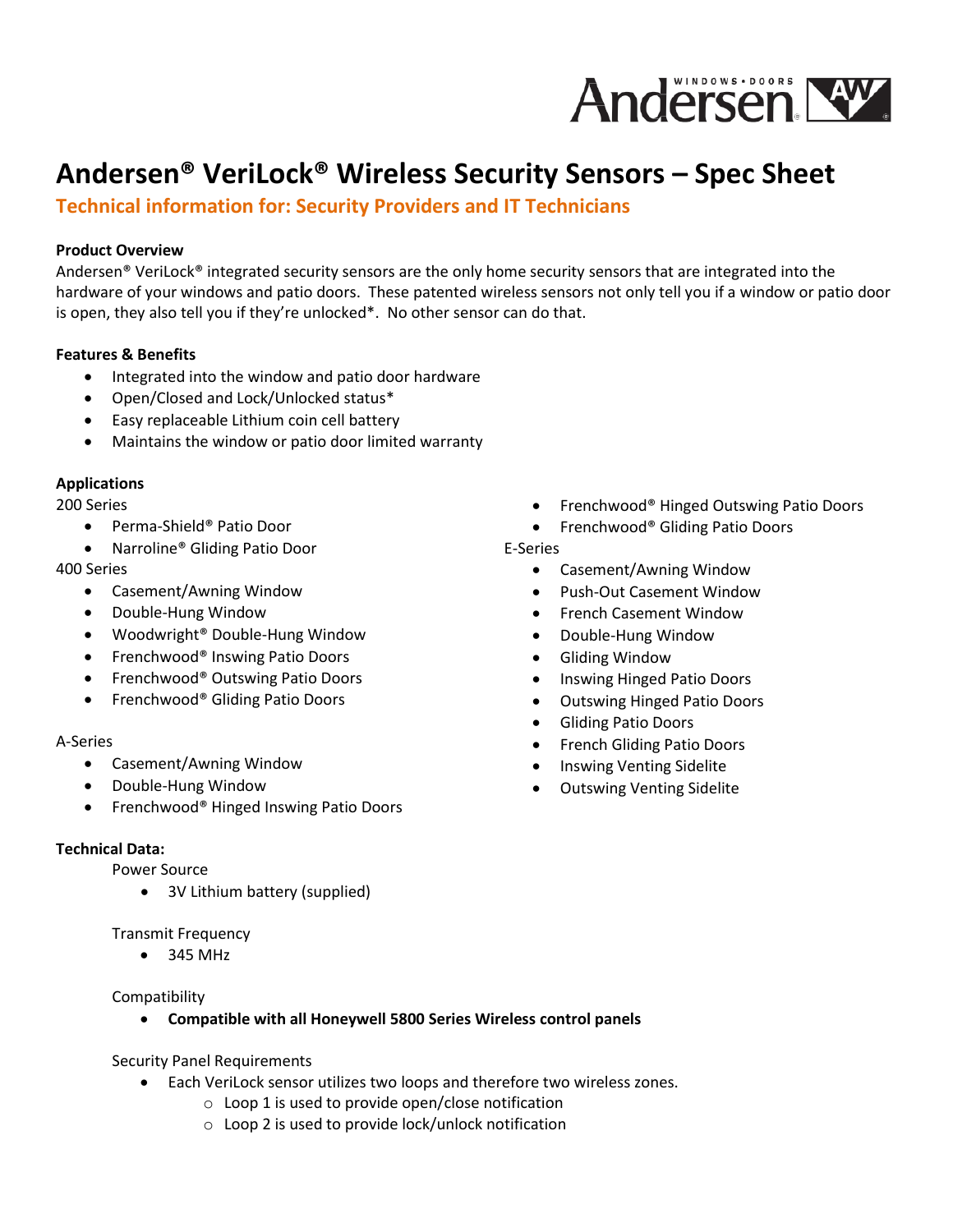\*When properly configured and maintained with a professionally installed security system and/or self-monitoring system compatible with Honeywell® 5800 sensors. See your dealer for more information.

## Third Party Integrations

- Vendors
	- Control4<sup>®</sup>
	- Lutron RadioRa 2<sup>®</sup>
	- Savant Systems, LLC
	- Universal Remote Controls
	- Key Digital®
	- Crestron®
	- Nexia™ Home Intelligence
	- Wink

Agency Listings

- FCC
- $\bullet$  IC
- cETLus

## Warranty

Two year limited warranty

## **How to Order**

- Your local Andersen<sup>®</sup> dealer
- The Home Depot<sup>®</sup>
- Andersen<sup>®</sup> Parts Store [https://parts.andersenwindows.com](https://parts.andersenwindows.com/)

## **Related Publications**

- General Information: <https://www.andersenwindows.com/connect>
- Third party integrations: <https://security.honeywell.com/hsc/solutions/integration/index.html> <http://www.nexiahome.com/> <http://www.wink.com/>

# **Technical Support**

- Contact Andersen® Customer Service: 855-337-8806
- Please visit <https://www.andersenwindows.com/connect>

Requires the use of Honeywell connected building module 4232CBM and VISTA™ series security panel.

Requires the use of Andersen® Translator. (PN 9142223)